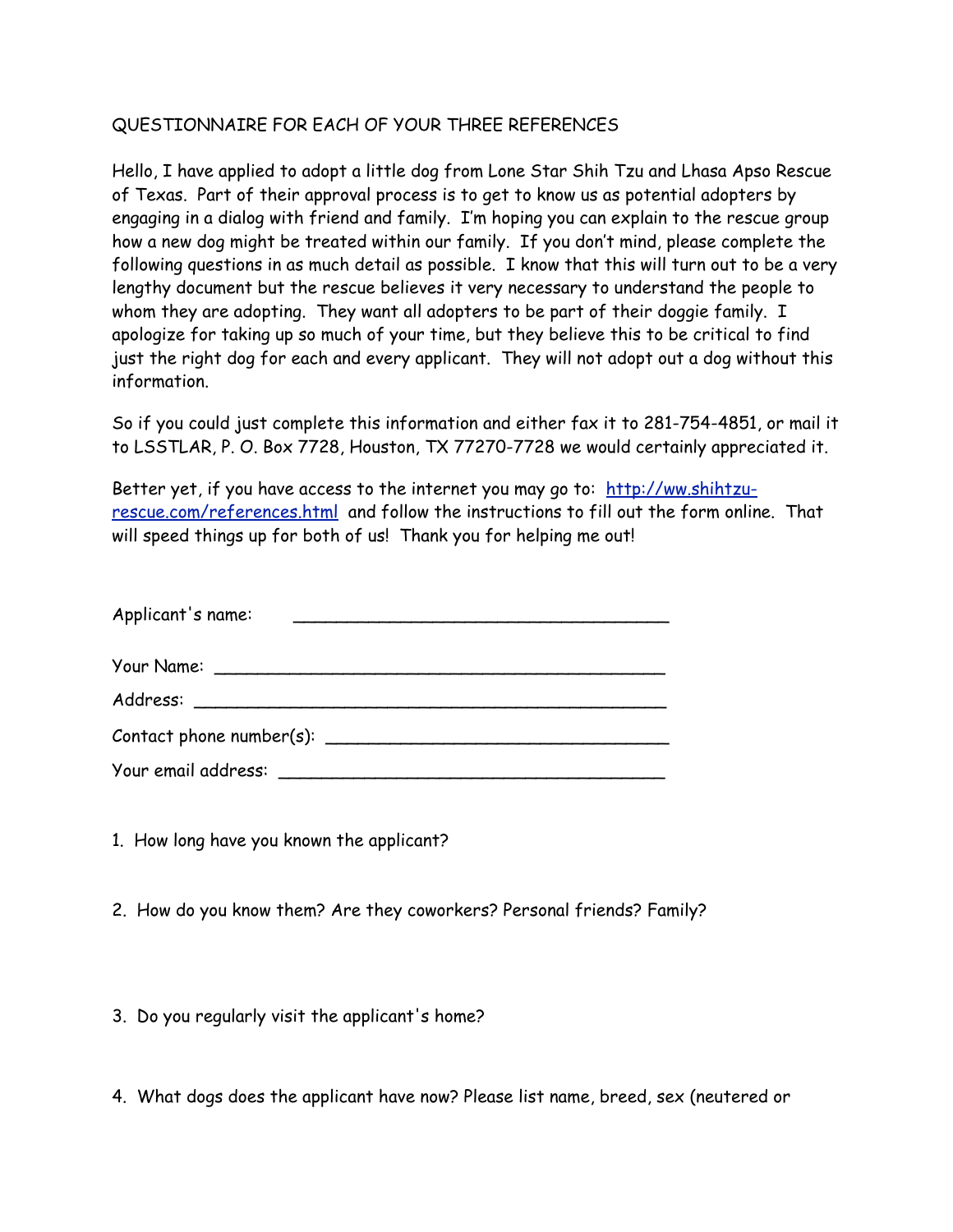spayed) and age.

5. Please explain in detail some interaction you have seen between your friends and their dog(s) or other dogs.

6. What dogs have they had in the past? Please give us breed, age, etc., to the best of your knowledge.

7. What happened to these dogs? Death? Ran away? Stolen? Re-homed with a friend or family member? Surrendered to a shelter?

8. Have they ever had any pets hit by a car or with a serious disease or injury? What were the circumstances and how did they handle the veterinary care?

9. Do any of the immediate neighbors dislike pets?

10. What type of people visit their home? Kids? Grandkids? Step-children? How do these children interact with the pets?